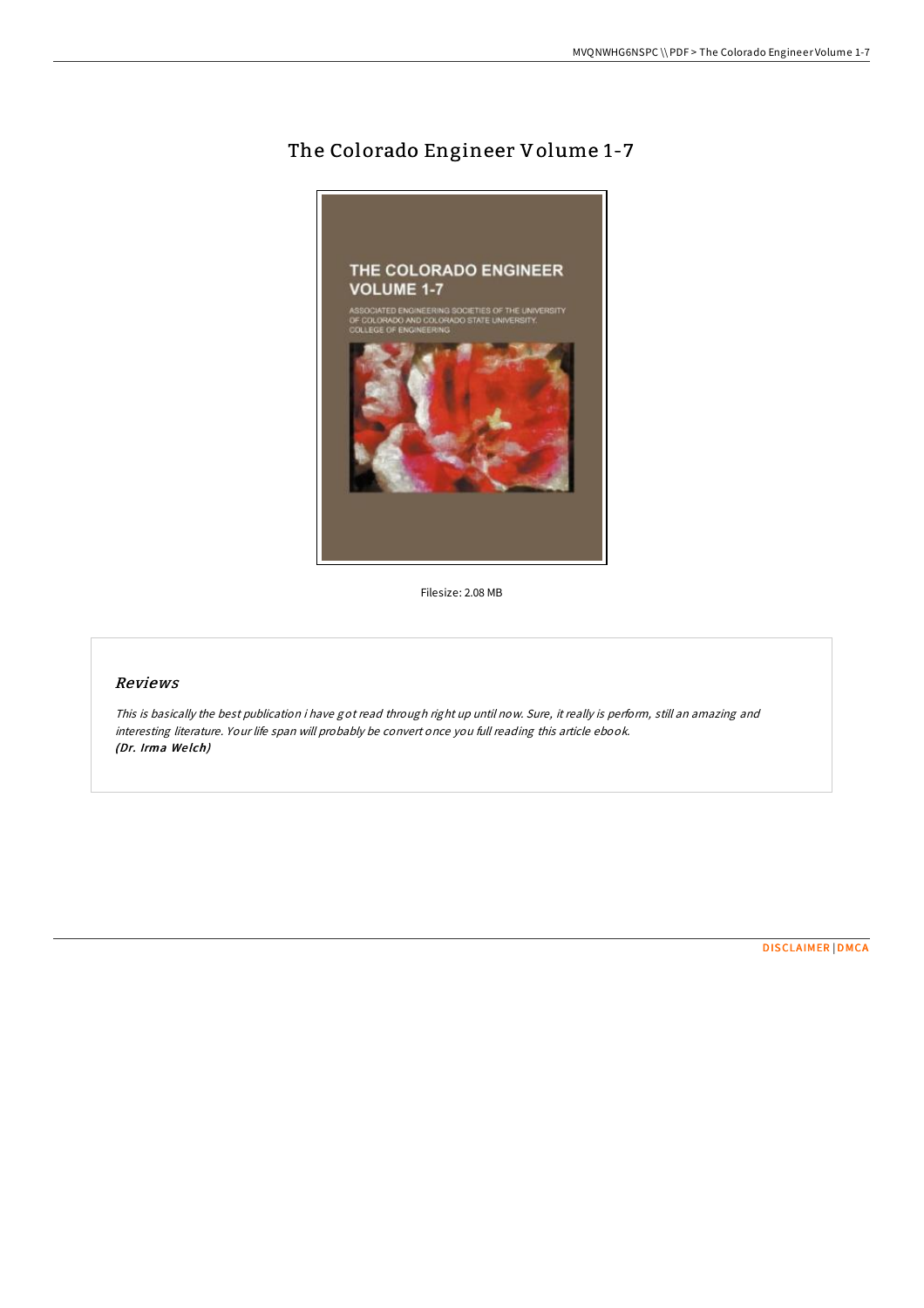## THE COLORADO ENGINEER VOLUME 1-7



To save The Colorado Engineer Volume 1-7 PDF, make sure you refer to the button below and download the file or have accessibility to additional information which might be highly relevant to THE COLORADO ENGINEER VOLUME 1-7 ebook.

Rarebooksclub.com, United States, 2012. Paperback. Book Condition: New. 246 x 189 mm. Language: English . Brand New Book \*\*\*\*\* Print on Demand \*\*\*\*\*.This historic book may have numerous typos and missing text. Purchasers can download a free scanned copy of the original book (without typos) from the publisher. Not indexed. Not illustrated. 1905 Excerpt: .Therefore, latitude = 53 28.27 + (--23 11.2 ) = 30 17.07 = 30 17 04 In this case the accuracy is greater than could be expected, the actual latitude of the station being 30 17 02. Solar Observations for the Meridian.--Burt s solar compass was first used for determining the meridian in surveying, then several solar attachments were invented using the same principle. The advantage in using a solar attachment lies in the fact that it mechanically solves the SZP triangle. Fig. 5, and places the telescope in the meridian at the end of the observation. The disadvantage present in most of them is that the observation cannot be so made as to eliminate the errors of adjustment in either the transit or attachment. With all of them it is necessary to calculate the declination and correct it for refraction before the observation. The direct observation for the meridian is made with the ordinary transit, which preferably should have a full vertical circle so that the errors of adjustment in the instrument can be eliminated by normal and reversed observations. It is an advantage, often, to leave the calculation for the office. The observation consists in determining the sun s altitude and the horizontal angle between the sun and a mark. It should be made at about 9 A. M. or 3 P. M. in winter and farther from noon in summer, but never at about noon nor when the sun is near the horizon....

 $\Box$ Read The Colorado Engineer Volume 1-7 [Online](http://almighty24.tech/the-colorado-engineer-volume-1-7-paperback.html)

 $_{\rm PDF}$ Download PDF The Colorado Engineer Vo[lume](http://almighty24.tech/the-colorado-engineer-volume-1-7-paperback.html) 1-7